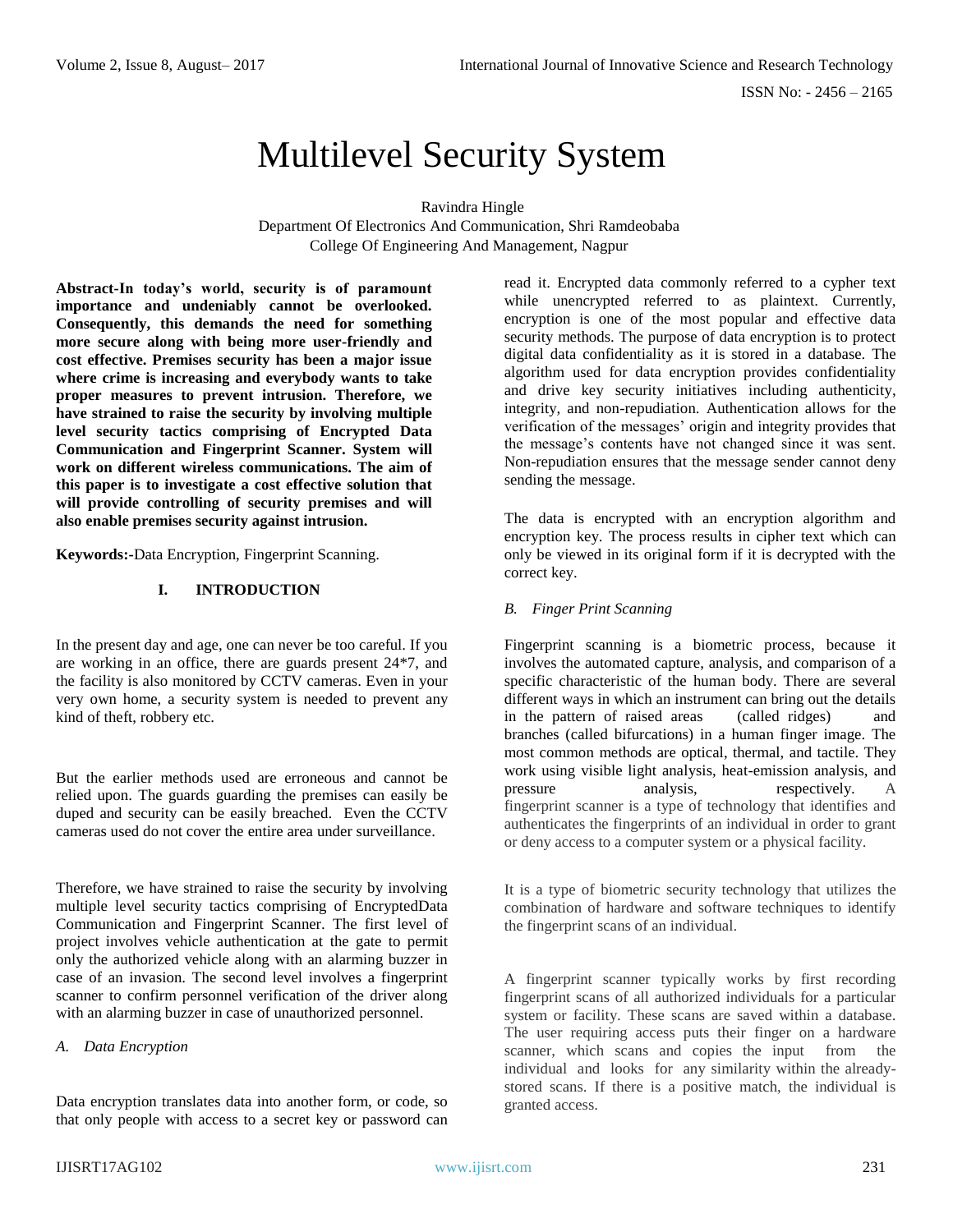## **II. PROPOSED SYSTEM**

We are using RF sensor module and finger print detector module interfaced on PIC microcontroller because it is very advanced and cost effective. in our application which is entirely dedicated to ensure security to the premises of an office, school or to the offices where security is of utmost priority. as security personnel are not that much active and attentive in providing security, we have implemented a system to assure the security. Our system is low maintenance system where things can be implemented via hardware and software without any complex programming.

Entry gate side



Fig.1 Block Diagram of Entry Gate System





Two systems will be installed at the entry gate and in the vehicle respectively. Initially, when the vehicle will reach the entry gate, it will receive a signal at the RXD pin of RF transceiver from the system at the entry gate requesting for a code. The person sitting in the car will send the respective code with help of a switch through the TXD pin of the RF transceiver. After the code is sent, it will be received by the entry gate system at the RXD pin of RF transceiver. If the code matches with the expected code, "authorized person" will be displayed on the LCD of the entry gate system. Once the code is verified, it confirms that the vehicle is authorized, signal will be sent back to the microcontroller of the entry gate system. After receiving the confirmation, the controller will send the respective signal to the input pin of the motor driving IC which in turn will rotate the motor to open the entry gate. Once the gate is opened, the vehicle can enter the premises. Now, as there is no vehicle over there, it will rotate the motor to close the entry gate. Once the person along with the car enters the premises, there is a provision of finger print detection at the entry gate of the building. the principle behind the finger print detection is that each authorized person of that premise will have his finger print data be registered in the database of operating system of finger print detection system .so ,if the person is authorized , once he scans his finger print," person ID-n" is authorized and he will be allowed to enter the building or office. This will what be carried out if the vehicle and the person are authorized.

But if the code communication between the vehicle system and the entry gate system is not verified, "Unauthorized person" will appear on the LCD of the entry gate system and simultaneously a buzzer or alert sound will be produced. Thus, the security personnel will come to know about the threat and he will take the respective action. Similarly, at the entry gate of the premises, the person will have to go through the finger print verification and if the person is unauthorized, "unauthorized person" will be displayed on the LCD and simultaneously a buzzer or alert sound will be produced .thus the security person will come to know about the threat and will take the respective action. This will what be carried out if an unauthorized person try to enter the premises.

## **III. IMPLEMENTATION**

## *A. Components of the Project*

#### *a). Microcontroller*

PIC is a family of microcontrollers made by Microchip Technology, the name PIC initially referred to Peripheral Interface Controller. It is 32 pin IC with High performance RISC architecture. It has 2048 Kbyte program memory and 128 byte RAM and 128 byte SRAM. Also it has 28 I/O PINS, 1 USART and three timers, two 8bit and one 16 bit. It is based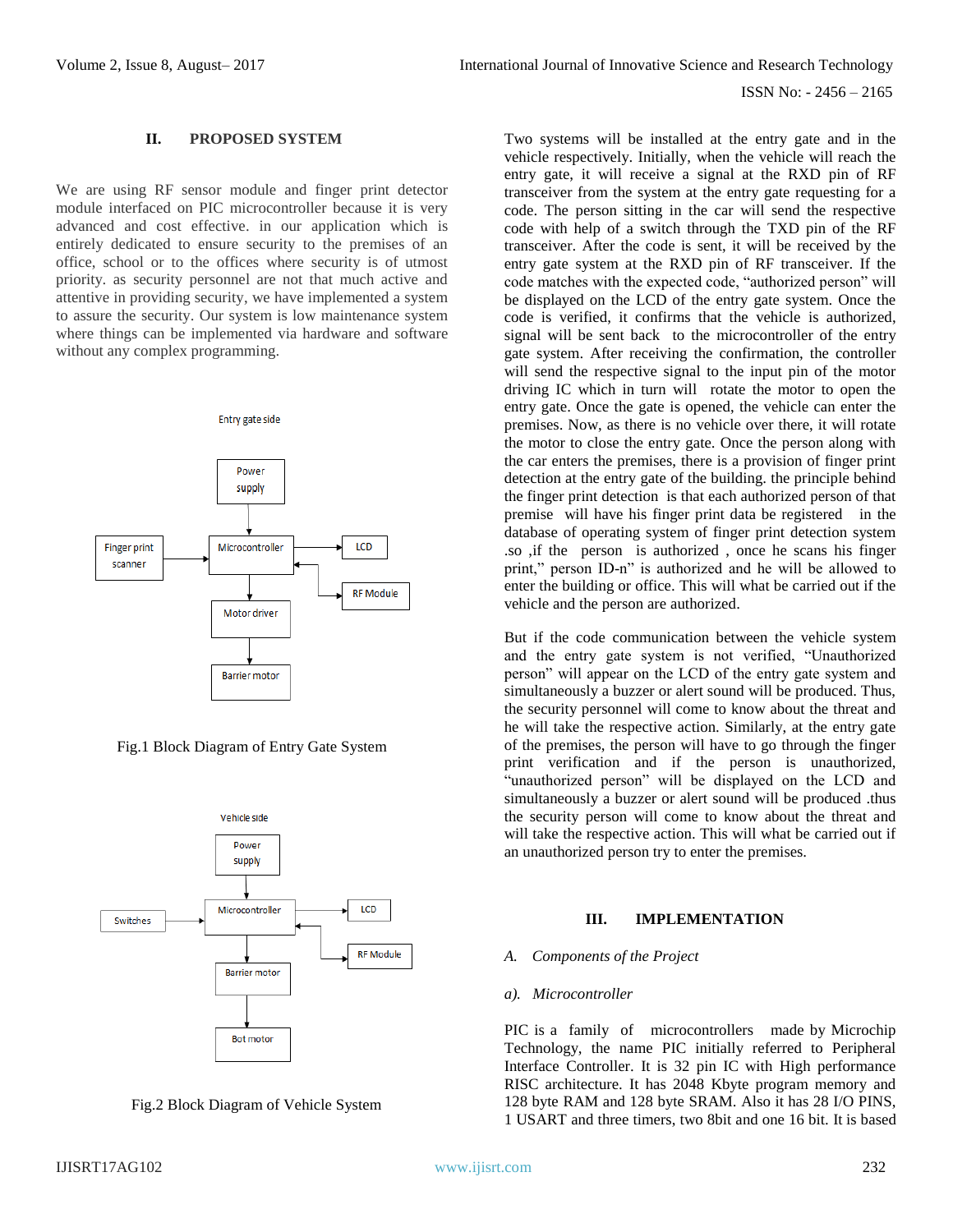on the CMOS technology. Early models of pic had read only memory or field programmable EPROM for program storage, some with provision for the memory. The hardware functions of multifunction i/o pins of the PICareadc, dac,usart,i2c,CAN,USB etc.

The at89c2051 is also used in the vehicle system is a low voltage, high performance CMOS 8-bit microcontroller with 2kb of flash programmable and erasable read only memory.it provides following features-2k bytes of flash,128 bytes of RAM ,15i/o ports,tw0 16 bit timer/counter, a full duplex serial port, on chip oscillatoretc.

#### *b). RF Transceiver*

The CC250 is a low-cost 2.4 GHz transceiver designed for very low-power wireless applications. The circuit is intended for the 24002483.5 MHz ISM (Industrial, Scientific and Medical) and SRD (Short Range Device) frequency band. The RF transceiver is integrated with a highly configurable baseband modem. The modem supports various modulation formats and has a configurable data rate up to 500K baud. CC2500 provides extensive hardware support for packet handling, data buffering, burst transmissions, clear channel assessment, link quality indication, andwake-on-radio.

#### *RF Performance*

- High sensitivity  $(-104$  dBm at 2.4K Baud, 1% packet errorrate)
- Low current consumption (13.3 mA in RX, 250K Baud, input well above sensitivitylimit)
- Programmable output power up to +1dBmexcellent receiver selectivity and blocking performance
- Programmable data rate from 1.2 to 500KBaud.

In our project, this is used for sending and receiving data while the encrypted communication between the entry gate system and vehicle system.

## *c). Voltage Regulator*

The AC power supply gets converted into constant DC by this circuit. By the help of a voltage regulator DC, unregulated output will be fixed to a constant voltage equal to 5 volt, short circuit protection, and Thermal overload protection.



Fig.3 voltage regulator IC (LM7805)



## *d). Motor Driver*

A motor driver IC is an integrated circuit chip which is usually used to control motors in autonomous robots. Motor driver ICs act as an interface between microprocessors in robots and the motors in the robot.

In our project, we are using L293D motor driver IC.These ICs are designed to control 2 DC motors simultaneously. L293D consist of two H-bridge. H-bridge is the simplest circuit for controlling a low current rated motor. For this tutorial we will be referring the motor driver IC as L293D only. L293D has 16 pins, they are comprised as follows: Groundpins-4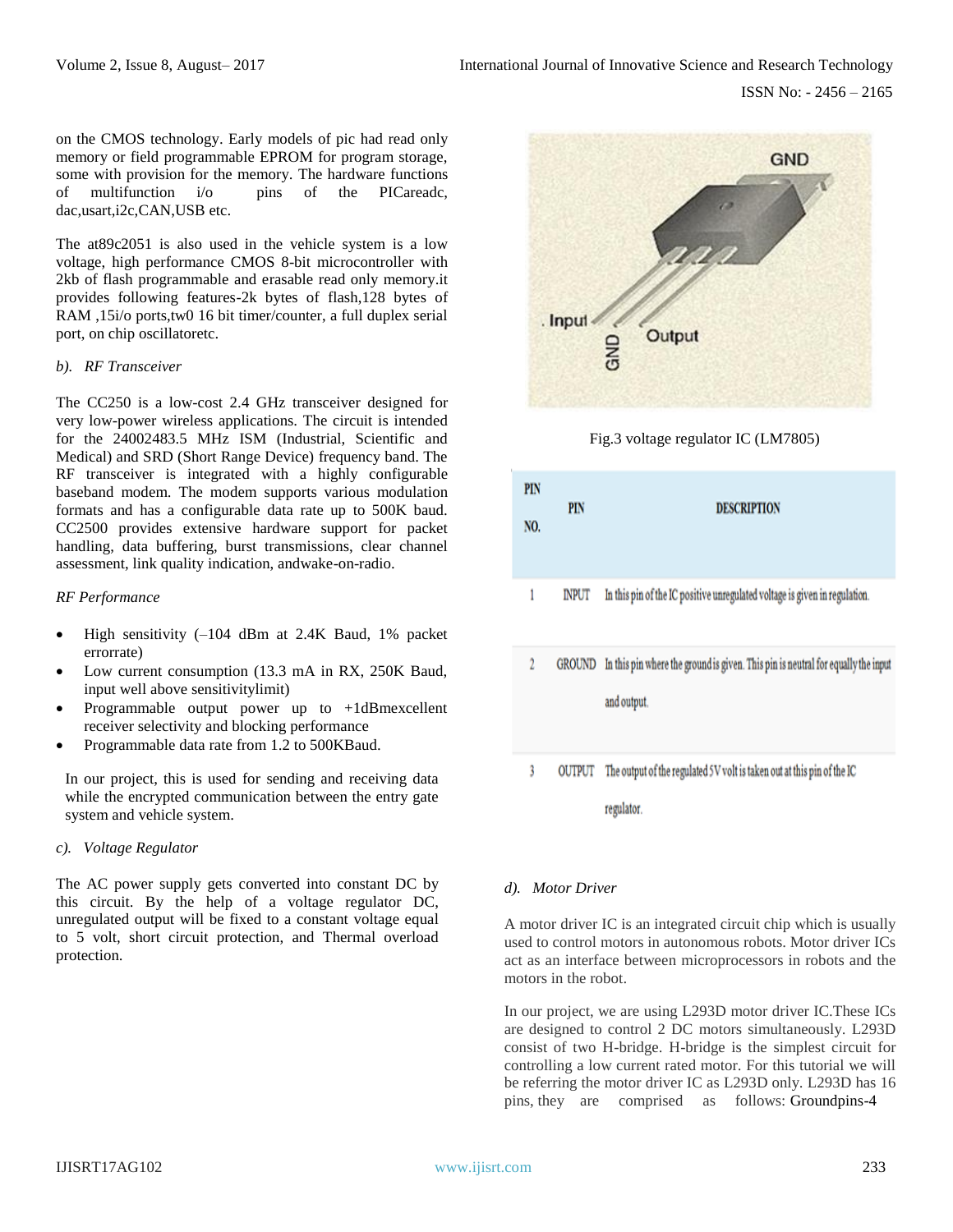Input pins-4 Output pins-4 Enable pins-2 Voltage pins-2

Most microprocessors operate at low voltages and require a small amount of current to operate while the motors require a relatively higher voltages and current. Thus current cannot be supplied to the motors from the microprocessor. This is the primary need for the motor driver.

#### *Working*

The L293D is a 16 pin IC, with eight pins, on each side, dedicated to the controlling of a motor. There are 2 INPUT pins, 2 OUTPUT pins and 1 ENABLE pin for each motor. L293D consist of two H-bridge. H-bridge is the simplest circuit for controlling a low current rated motor. The Theory for working of a H-bridge is given below.

H-bridge is given this name because it can be modeled as four switches on the corners of 'H'. The basic diagram of H-bridge is given below



In the given diagram, the arrow on the left points to the higher potential side of the input voltage of the circuit. Now if the switches S1 & S4 are kept in a closed position while the switches S2 & S3 are kept in a open position meaning that the circuit gets shorted across the switches S1 & S4. This creates a path for the current to flow, starting from the V input to switch S1 to the motor, then to switch S4 and then the exiting from the circuit. This flow of the current would make the motor turn in one direction. The direction of motion of the motor can be clockwise or anti-clockwise; this is because the rotation of the motor depends upon the connection of the terminals of the motor with the switches. For simplicity, let's assume that in this condition the motor rotates in a clockwise direction.

Now, when S3 and S2 are closed then

And S1 and S4 are kept open then the current flows from the other direction and the motor will now definitely rotates in counter-clockwise direction. When S1 and S3 are closed and S2 and S4 are open then the STALL condition will occur. (The motor will break).

# *e). LCD*

16×2 LCD module is a very common type of LCD module that is used in 8051 based embedded projects. It consists of 16 rows and 2 columns of 5×7 or 5×8 LCD dot matrices. The module are talking about here is type number JHD162A which is a very popular one. It is available in a 16 pin package with back light, contrast adjustment function and each dot matrix has 5×8 dot resolution.

VEE pin is meant for adjusting the contrast of the LCD display and the contrast can be adjusted by varying the voltage at this pin. This is done by connecting one end of a POT to the Vcc (5V), other end to the Ground and connecting the center terminal (wiper) of the POT to the VEE pin. See the circuit diagram for better understanding.

The JHD162A has two built in registers namely data register and command register. Data register is for placing the data to be displayed, and the command register is to place the commands.

The 16×2 LCD module has a set of commands each meant for doing a particular job with the display.

High logic at the RS pin will select the data register and Low logic at the RS pin will select the command register. If we make the RS pin high and the put a data in the 8 bit data line (DB0 to DB7), the LCD module will recognize it as a data to be displayed. If we make RS pin low and put a data on the data line, the module will recognize it as a command.

R/W pin is meant for selecting between read and write modes. High level at this pin enables read mode and low level at this pin enables write mode.

E pin is for enabling the module. A high to low transition at this pin will enable the module.

DB0 to DB7 are the data pins. The data to be displayed and the command instructions are placed on these pins.

LED+ is the anode of the back light LED and this pin must be connected to Vic through a suitable series current limiting resistor.

LED- is the cathode of the back light LED and this pin must be connected to ground

# *B. Shanp Shot*